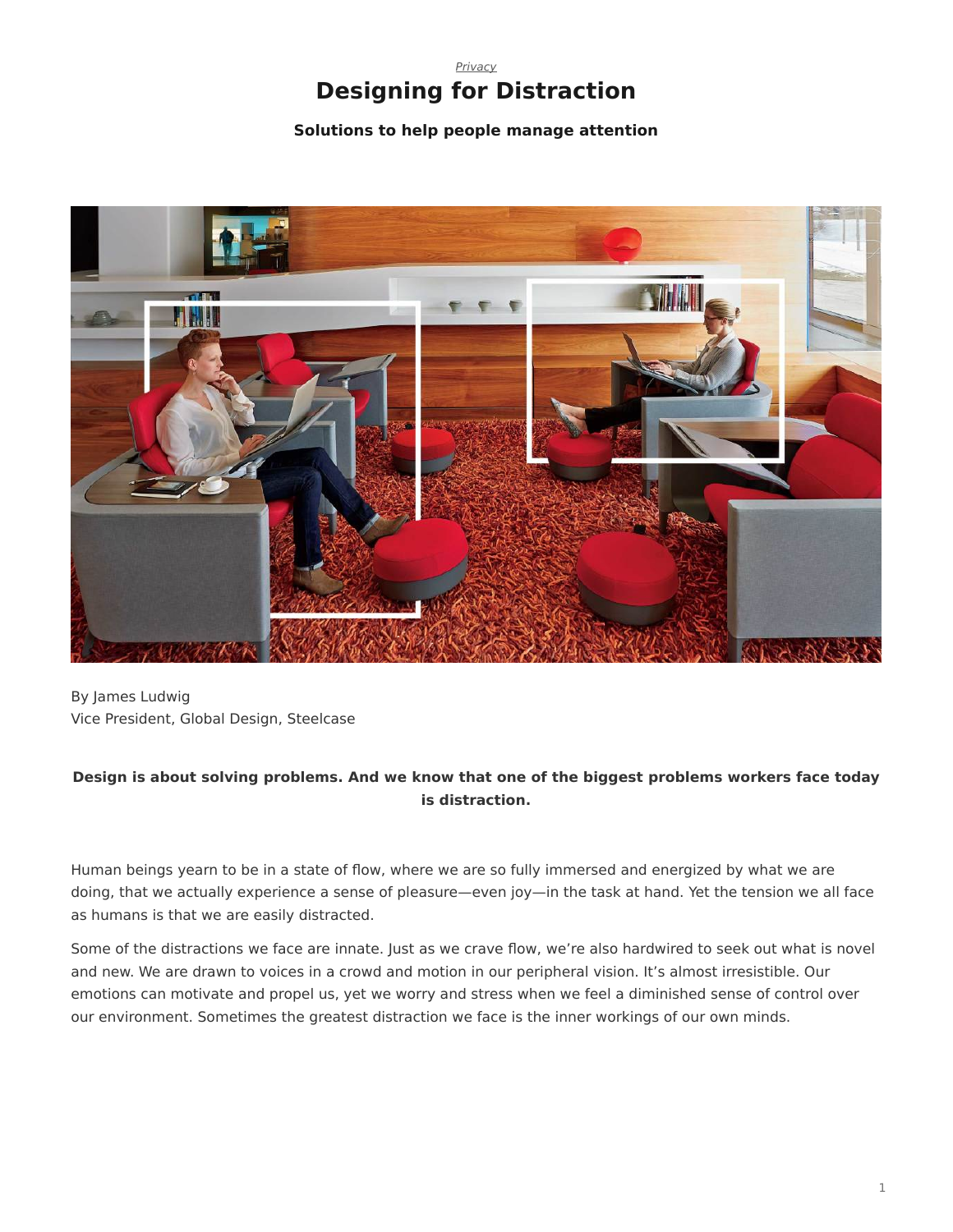The environments in which we work and learn are also full with distractions: too much information, people surrounding us, noise, discomfort. Some of the stimuli that add life and energy to an environment in one context, can feel overwhelming in another.



As designers it's our job to create environments that mitigate these distractions and that enable and inspire people to do and be their best. The products we make are not solely a question of taste. They are based on tangible insights. We observe explicit, emerging and latent needs. We solve for them and express those solutions through appropriate means true to a relevant and consistent design vocabulary.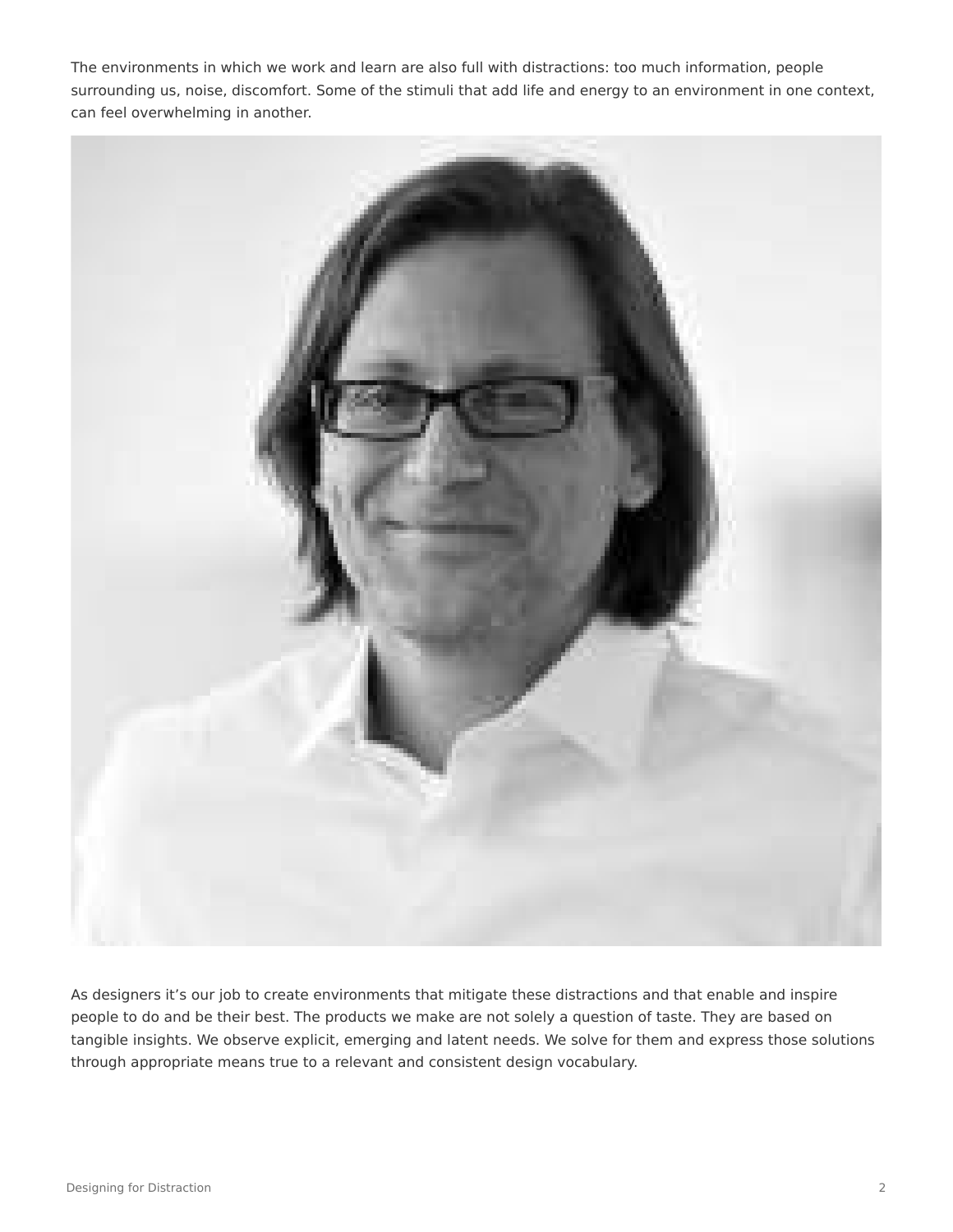To be human is to be distracted. Yet we yearn to harness our energy and find purpose and meaning in our work and learning.

This paradox is at the core of our human experience. The following pages offer a glimpse into our process and our journey as designers to help resolve this fundamental tension.

## **[BRODY WORKLOUNGE](https://www.steelcase.com/products/lounge-seating/brody/?utm_source=Steelcase.com&utm_medium=ContentLink&utm_campaign=HBR)**



Our early ancestors' peripheral vision developed to be extremely acute so they could detect motion from potential predators. It's no wonder why in our workplaces and campuses today, we almost can't help ourselves from glancing up when we see someone walk by in our peripheral vision. Brody<sup>™</sup>, a high-performance worklounge, was envisioned as a microenvironment that addresses this primal human response and encourages focus, concentration and flow.

**"Design is a highly-iterative process. I like to start with the sketch. It clarifies our thinking and it's the quickest way to visualize an idea. Through drawing we can verify what we want to build."**

**MARKUS MCKENNA** | Design Director, Steelcase Education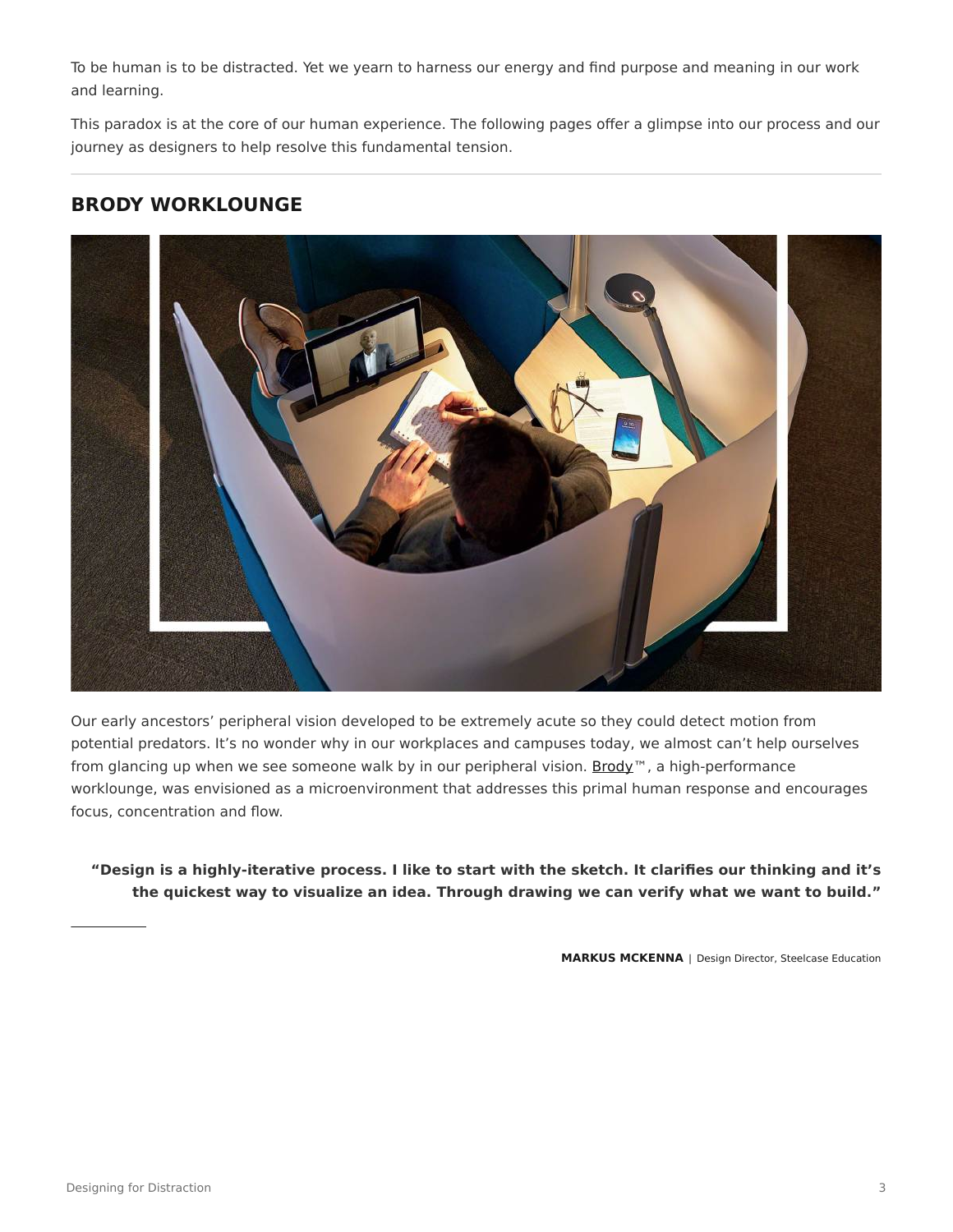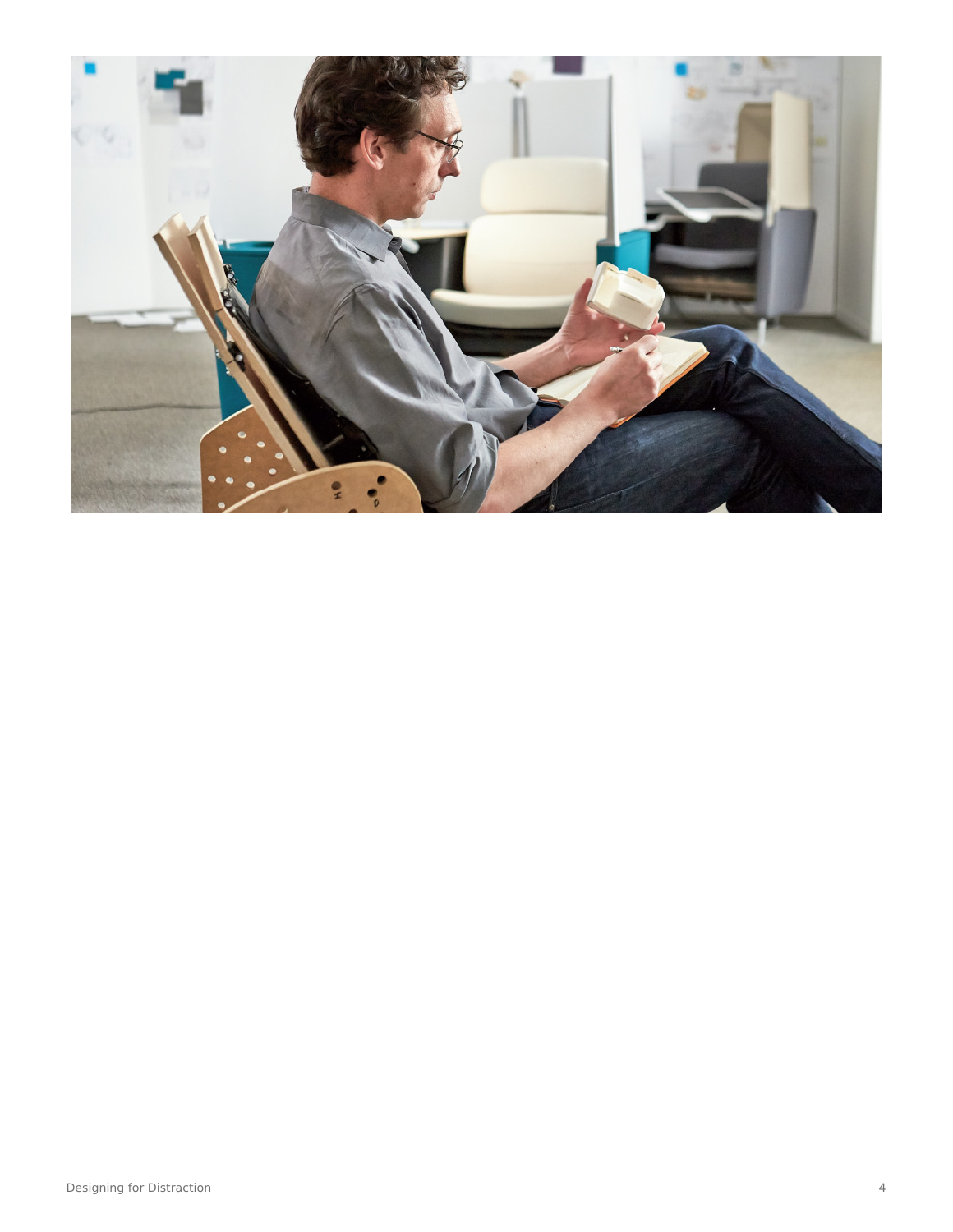

Typical lounge furniture can get uncomfortable quickly—it's not designed for working on laptops or mobile devices, and we end up hunched over to see our screens, with sore necks and shoulders. The design team solved for this by creating an "alert recline" seating angle, so people can be in a lounge position, yet able to comfortably see and reach their work, with a moveable surface that brings devices up to eye level.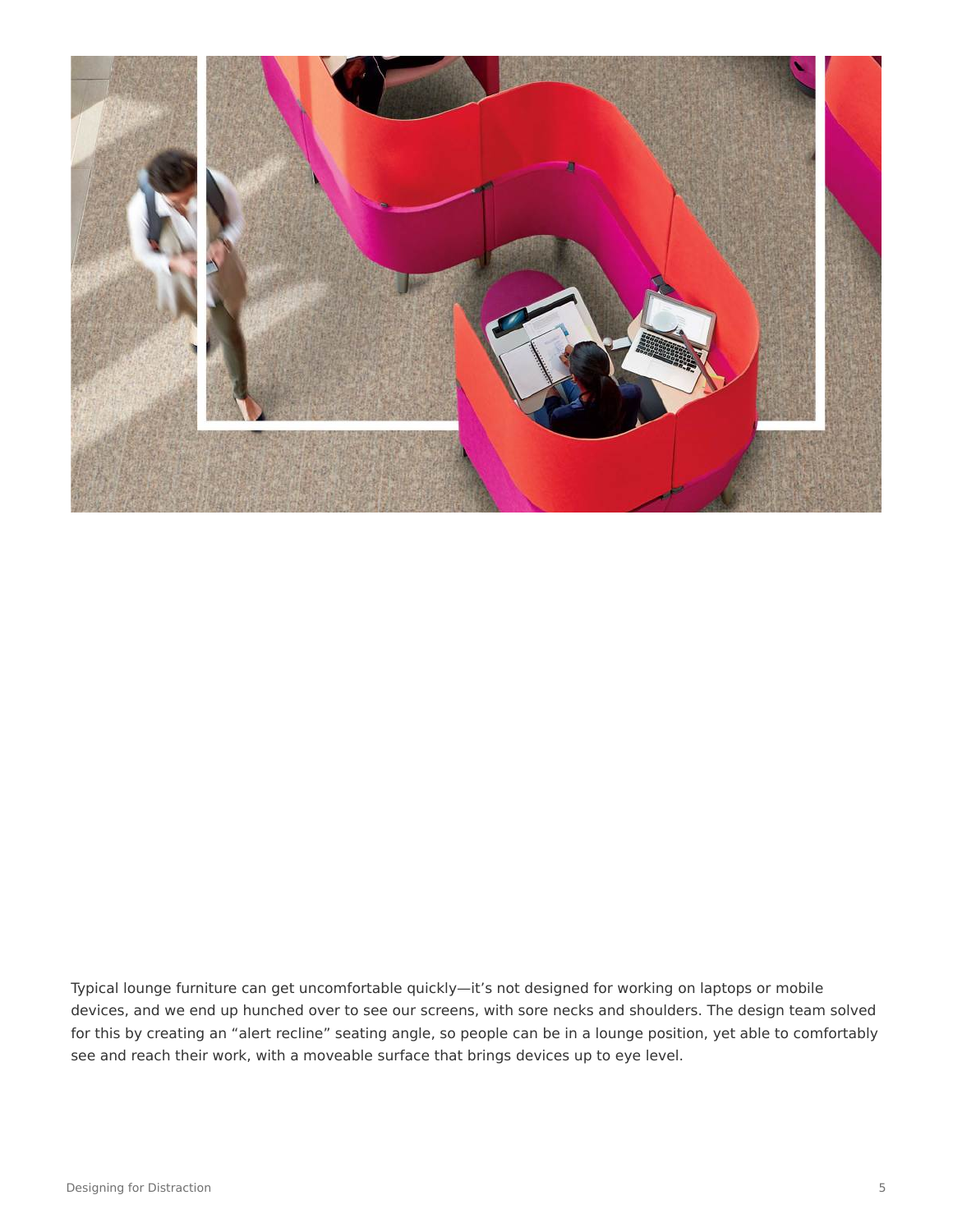

**"3D modelling is one of the many tools we use to validate ideas. The key is to move quickly but in many small steps. Once we get to the prototype stage we test them on ourselves and we can quickly tell if something is going to work. Then the challenge becomes how do we deliver it in a costeffective manner to our customers."**

**MARKUS MCKENNA** | Design Director, Steelcase Education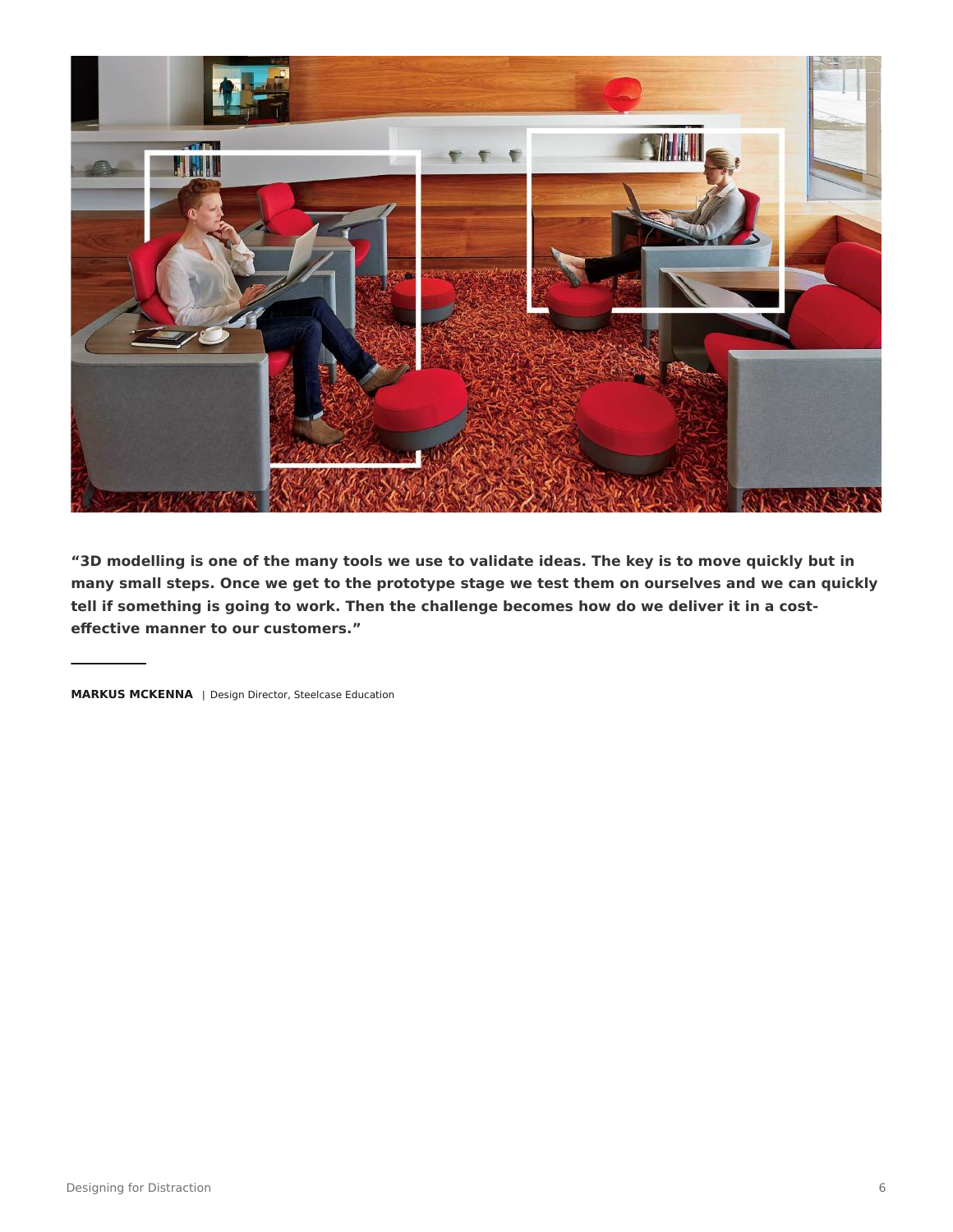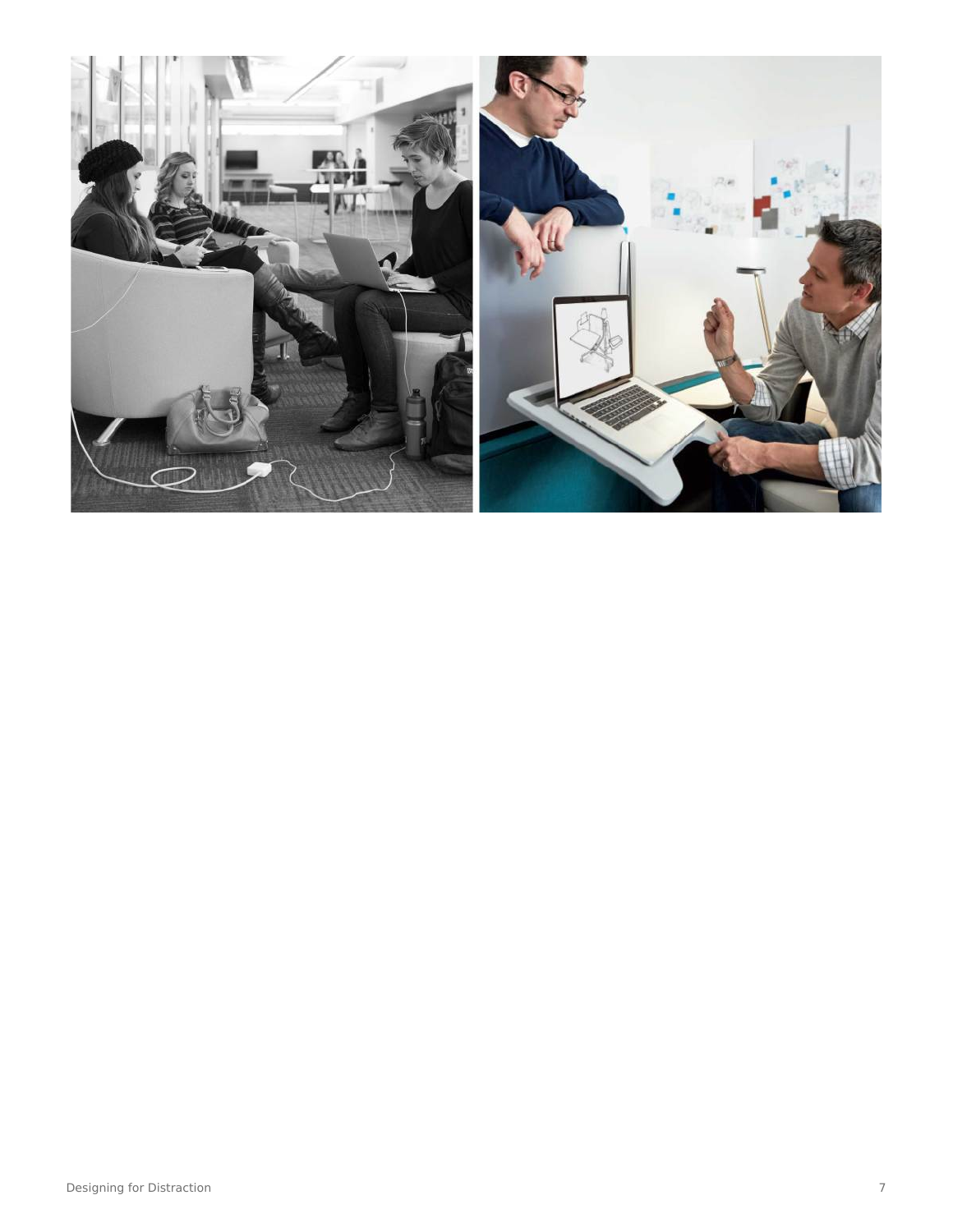

It's the little, but pragmatic, design details that delight people—and limit internal distractions. Like having a place to store your bag in easy reach so it's not getting tangled up on the floor. And easily accessible power so you don't have to worry about running down your battery. Even a fully adjustable light helps you keep focus.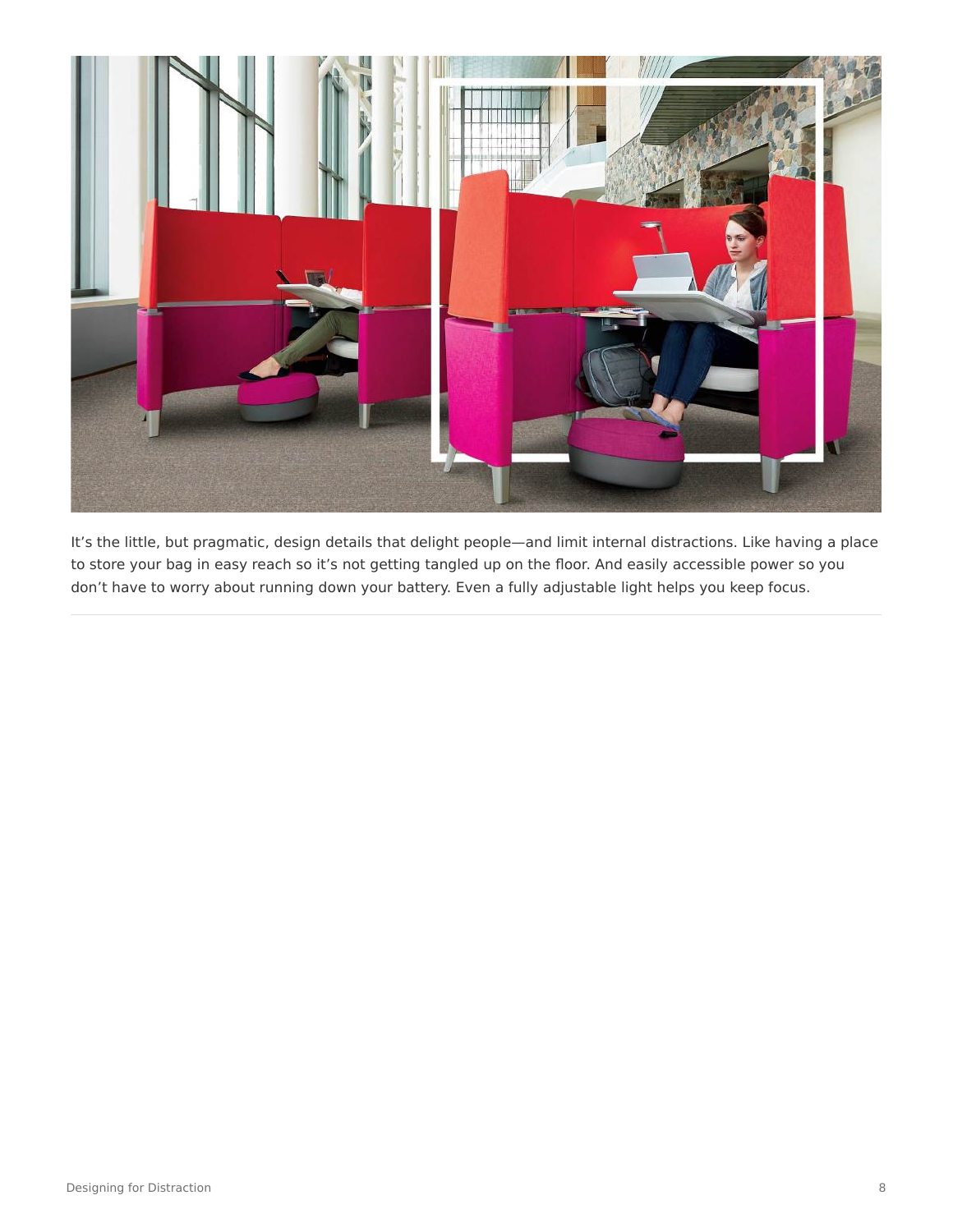## **THREAD POWER DISTRIBUTION SYSTEM**



Understanding that the search for power is a major distraction, a small design team took on the challenge to develop a power distribution solution that is simple to use, easy to move, virtually disappears under carpet and is cost-effective. The result: Thread™, an ultra-thin, U.L.-approved power distribution system that can reach places where power outlets are maddeningly absent.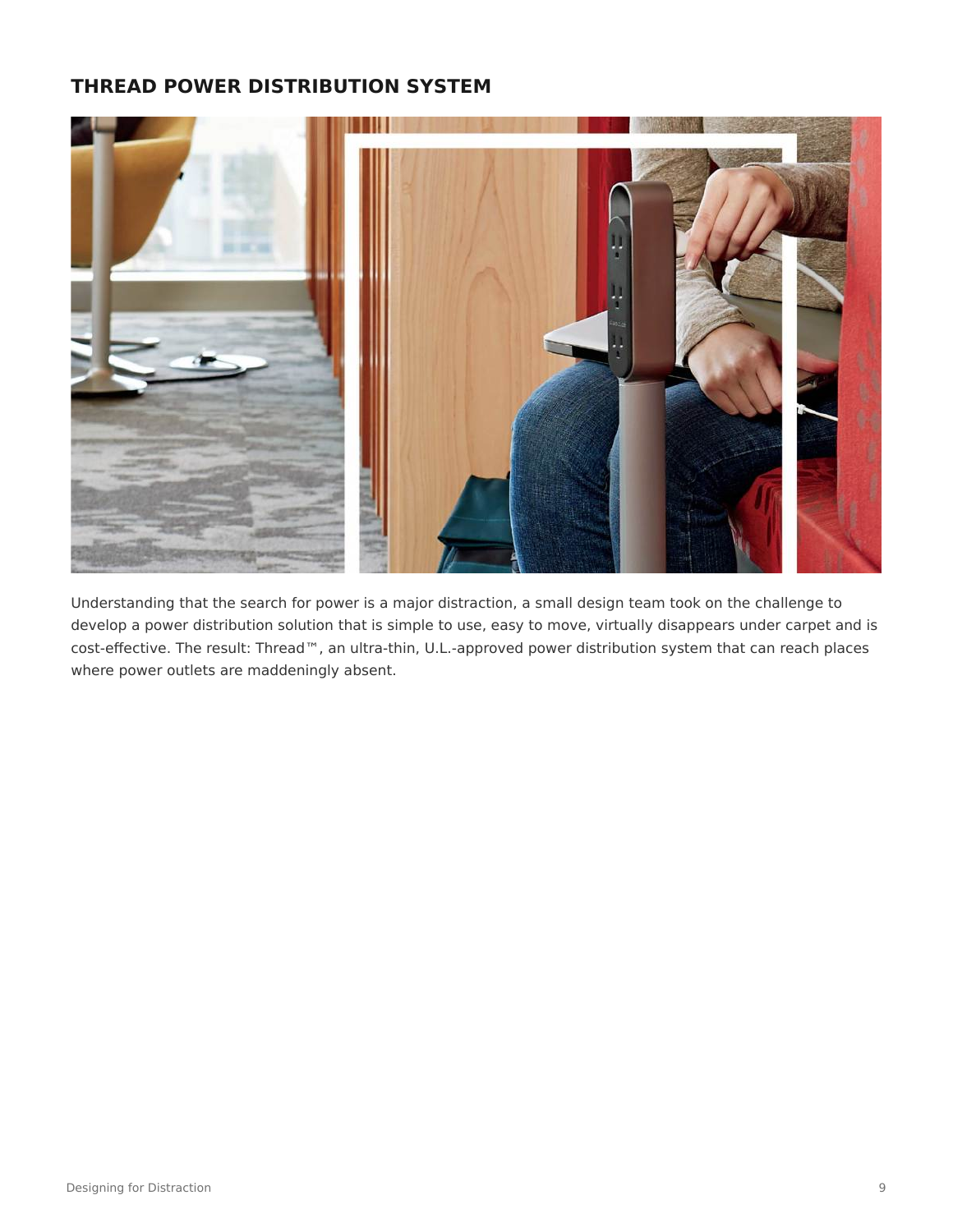

Steelcase researchers observed students and workers sacrificing comfort and control for the needs of their devices. Classrooms, tethered to perimeter power, create a web of extension cords.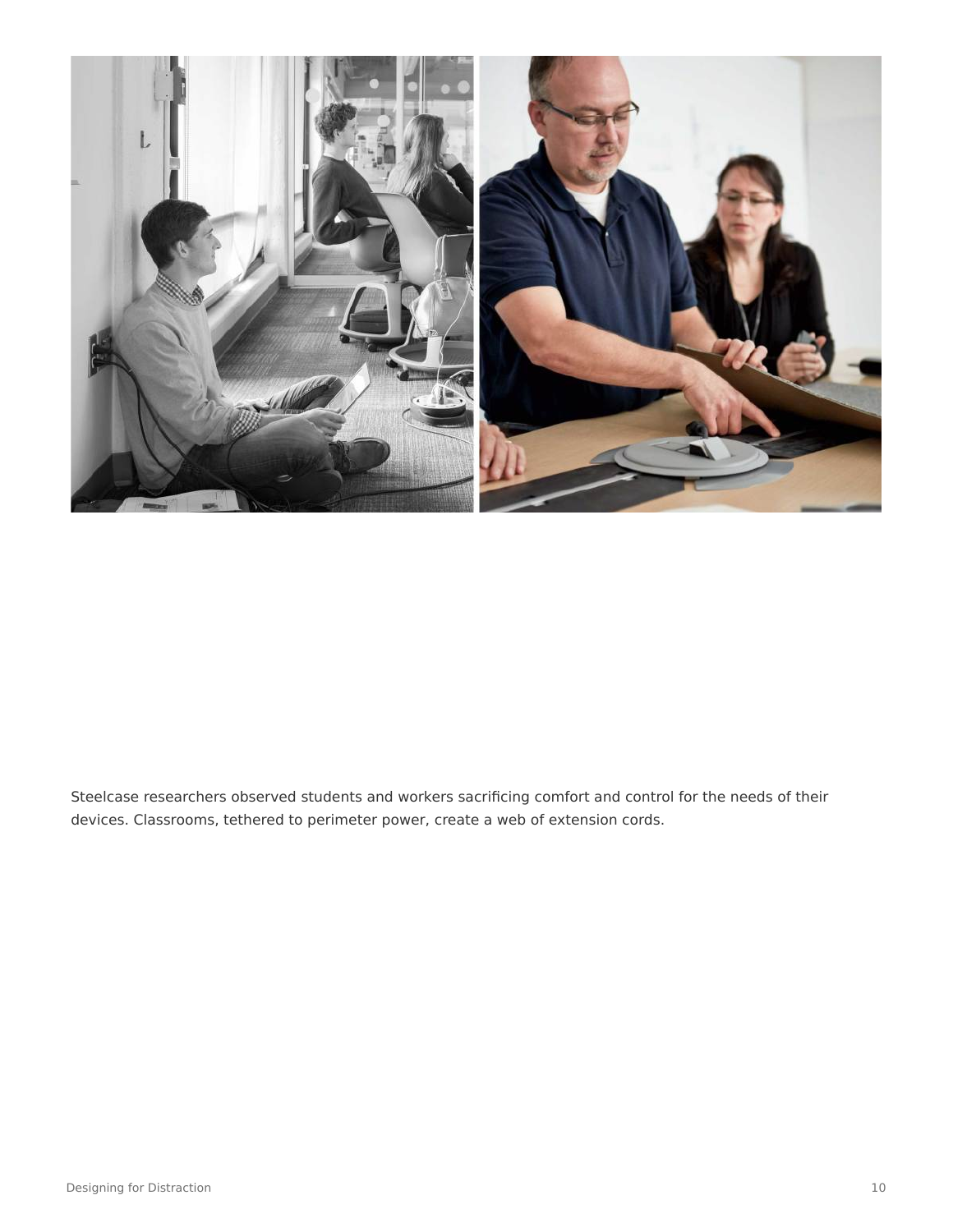

**"Thread brings power to a lot of typically powerless places and opens up new possibilities for people, helping them to stay focused on what they need to accomplish and stop worrying about their dwindling battery. It eliminates another distraction and that's good for everyone."**

**SEAN CORCORRAN** | General Manager, Steelcase Education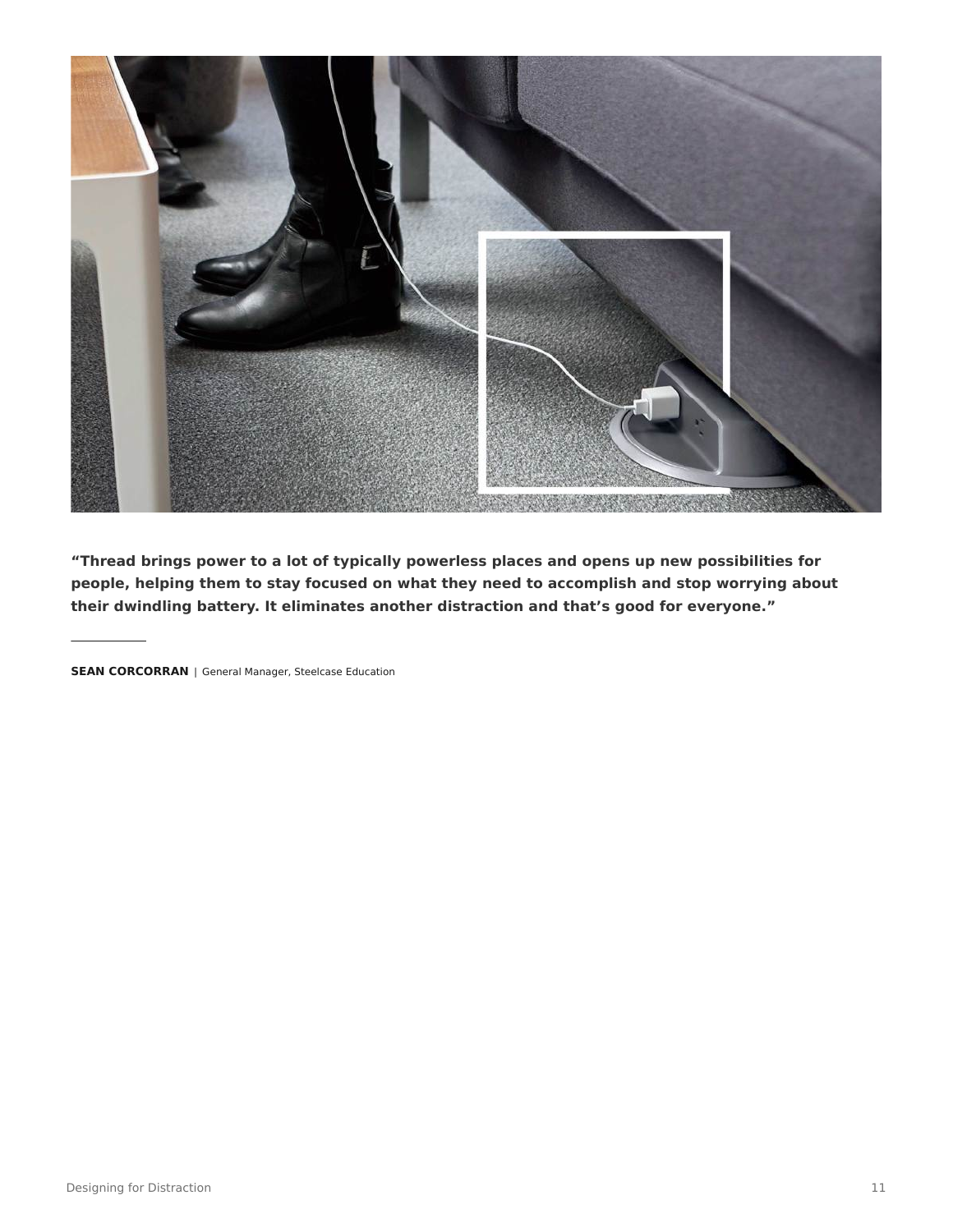

### **Featured Products**

**[+About Steelcase](https://www.steelcase.com/discover/steelcase/our-company/)**

**[+Customer Care](#page-0-0)**

**[+Legal Notices](#page-0-0)**

**[Connect With Us](https://www.steelcase.com/find-us/social-media/) [+](https://www.steelcase.com/find-us/social-media/)**

**[Contact Us](https://www.steelcase.com/about/connect/contact-us/) [+](https://www.steelcase.com/about/connect/contact-us/)**

# **Steelcase**